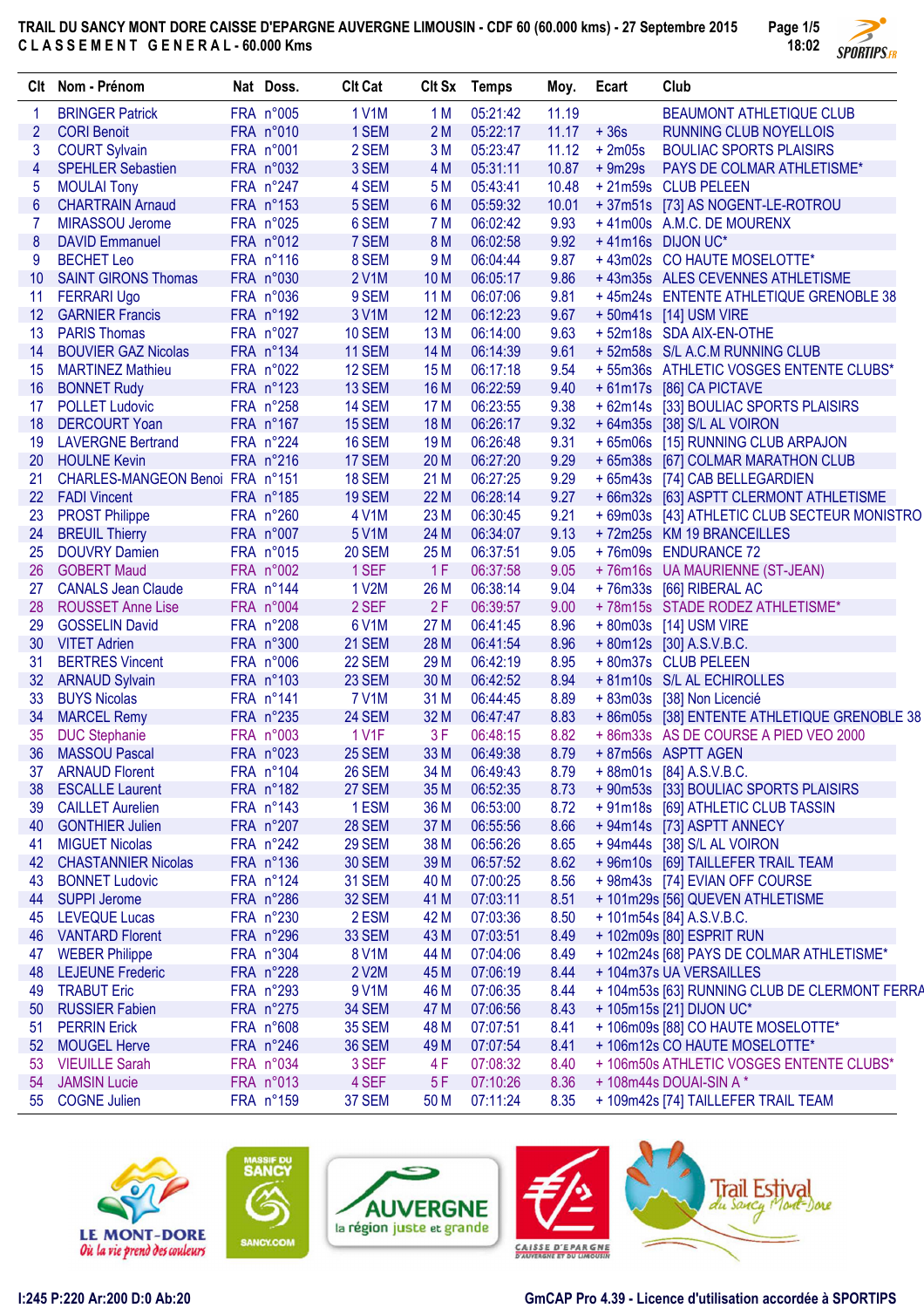**TRAIL DU SANCY MONT DORE CAISSE D'EPARGNE AUVERGNE LIMOUSIN - CDF 60 (60.000 kms) - 27 Septembre 2015 C L A S S E M E N T G E N E R A L - 60.000 Kms**



| Clt | Nom - Prénom                          | Nat Doss.          | <b>Clt Cat</b>      | CIt Sx | <b>Temps</b> | Moy. | Ecart | Club                                          |
|-----|---------------------------------------|--------------------|---------------------|--------|--------------|------|-------|-----------------------------------------------|
| 56  | <b>FEQUANT Benjamin</b>               | FRA n°186          | <b>38 SEM</b>       | 51 M   | 07:13:48     | 8.30 |       | + 112m06s [49] ENTENTE ANGEVINE ATHLETISME    |
| 57  | <b>EVRAD Claude</b>                   | FRA n°184          | 10 V1M              | 52 M   | 07:13:57     | 8.30 |       | +112m15s [02] ASG GAUCHY ATHLETISME           |
| 58  | <b>PEGEOT Pierre-Alain</b>            | FRA n°251          | <b>11 V1M</b>       | 53 M   | 07:14:17     | 8.29 |       | + 112m35s [69] SAONE MONT D'OR NATURE         |
| 59  | <b>MAJEWSKI David</b>                 | FRA n°234          | <b>39 SEM</b>       | 54 M   | 07:16:16     | 8.25 |       | + 114m34s [38] TAILLEFER TRAIL TEAM           |
| 60  | <b>BOWIE Michel</b>                   | $FRA n^{\circ}135$ | <b>12 V1M</b>       | 55 M   | 07:16:25     | 8.25 |       | + 114m43s [93] LIVRY GARGAN ATHLETISME        |
| 61  | <b>CARLIN Benoit</b>                  | FRA n°146          | 13 V1M              | 56 M   | 07:17:07     | 8.24 |       | + 115m25s [08] US CHEMINOTS NOUVION SUR MEUSE |
| 62  | <b>LAUMOND Eric</b>                   | FRA n°222          | <b>14 V1M</b>       | 57 M   | 07:17:28     | 8.23 |       | + 115m46s [63] BEAUMONT ATHLETIQUE CLUB       |
| 63  | <b>DONNAT Frederic</b>                | FRA n°175          | 40 SEM              | 58 M   | 07:17:43     | 8.22 |       | + 116m01s [63] CLERMONT ATHLETISME AUVERGNE * |
| 64  | <b>BOULON Sebastien</b>               | FRA n°129          | 41 SEM              | 59 M   | 07:18:19     | 8.21 |       | +116m38s [41] GENERATION TRAIL BLOIS          |
| 65  | <b>DUVALET Bastien</b>                | FRA n°181          | 42 SEM              | 60 M   | 07:18:25     | 8.21 |       | +116m44s [60] S/L REVEIL ATHLETIQUE BRETEUIL  |
| 66  | <b>BERNARD Nicolas</b>                | FRA n°120          | 3 ESM               | 61 M   | 07:18:31     | 8.21 |       | + 116m49s [38] ENTENTE ATHLETIQUE GRENOBLE 38 |
| 67  | <b>CHAVALLARD Pierre</b>              | FRA n°156          | 43 SEM              | 62 M   | 07:18:42     | 8.21 |       | +117m01s [38] CS BOURGOIN-JALLIEU *           |
| 68  | <b>VOISIN Remi</b>                    | FRA n°302          | 44 SEM              | 63 M   | 07:18:45     | 8.21 |       | + 117m03s [92] CAB BELLEGARDIEN               |
| 69  | <b>GAGNON Sophie</b>                  | FRA n°017          | 5 SEF               | 6F     | 07:20:59     | 8.16 |       | + 119m17s ENTENTE ATHLETIQUE GRENOBLE 38      |
| 70  | <b>AUFFRET Jerome</b>                 | FRA n°107          | <b>15 V1M</b>       | 64 M   | 07:22:36     | 8.13 |       | + 120m55s [33] BOULIAC SPORTS PLAISIRS        |
| 71  | <b>MAIRY Mickael</b>                  | FRA n°233          | 45 SEM              | 65 M   | 07:23:27     | 8.12 |       | + 121m45s [38] ENTENTE ATHLETIQUE GRENOBLE 38 |
| 72  | <b>ZIEGER Thierry</b>                 | FRA n°307          | <b>16 V1M</b>       | 66 M   | 07:24:58     | 8.09 |       | + 123m16s [84] CLUB SPORTIF AVIGNON MONTFAVET |
| 73  | <b>CUSSOT Sylvaine</b>                | FRA n°011          | 6 SEF               | 7 F    | 07:25:06     | 8.09 |       | + 123m24s ATHLETIC TROIS TOURS*               |
|     | <b>BERNARD Yvan</b>                   |                    |                     |        | 07:28:14     |      |       |                                               |
| 74  |                                       | FRA n°118          | <b>17 V1M</b>       | 67 M   |              | 8.03 |       | + 126m32s [35] EA PAYS DE BROCELIANDE         |
| 75  | <b>SPARFEL Amelie</b>                 | FRA n°031          | 7 SEF               | 8F     | 07:28:53     | 8.02 |       | +127m11s BOULIAC SPORTS PLAISIRS              |
| 76  | <b>HAMELIN Cyril</b>                  | FRA n°211          | 46 SEM              | 68 M   | 07:31:48     | 7.97 |       | + 130m06s [93] US OLYMPIQUE DE CHELLES        |
| 77  | <b>REGNERIE Pascal</b>                | FRA n°263          | <b>18 V1M</b>       | 69 M   | 07:34:20     | 7.92 |       | +132m39s TO BE SPORT                          |
| 78  | <b>GAVALAND Olivier</b>               | FRA n°195          | <b>19 V1M</b>       | 70 M   | 07:35:25     | 7.90 |       | + 133m43s [35] EA PAYS DE BROCELIANDE         |
| 79  | <b>DOHIN Marie</b>                    | FRA n°174          | 8 SEF               | 9F     | 07:35:54     | 7.90 |       | + 134m12s MERIBEL SPORT MONTAGNE              |
| 80  | <b>CERCUEIL Michel</b>                | FRA n°150          | 20 V1M              | 71 M   | 07:37:18     | 7.87 |       | + 135m36s ENTENTE ATHLETIQUE GRENOBLE 38      |
| 81  | LANFRANCHI Jean-Philippe FRA n°221    |                    | 21 V1M              | 72 M   | 07:37:32     | 7.87 |       | + 135m51s [77] ATHLE SUD 77*                  |
| 82  | <b>GODIN Kevin</b>                    | FRA n°205          | 47 SEM              | 73 M   | 07:37:35     | 7.87 |       | + 135m53s [19] KM 19 BRANCEILLES              |
| 83  | <b>DIDE Mickael</b>                   | FRA n°172          | <b>22 V1M</b>       | 74 M   | 07:40:15     | 7.82 |       | + 138m33s [41] GENERATION TRAIL BLOIS         |
| 84  | <b>BRICAULT Christian</b>             | FRA n°137          | 1 V3M               | 75 M   | 07:42:41     | 7.78 |       | + 140m59s [86] E.A.P. CHATELLERAUDAIS         |
| 85  | <b>DESMET Laurent</b>                 | $FRA$ n°169        | 23 V1M              | 76 M   | 07:42:57     | 7.78 |       | + 141m15s [91] S/L ETAMPES ATHLETISME         |
| 86  | <b>CATROUX Simon</b>                  | FRA n°148          | 48 SEM              | 77 M   | 07:43:06     | 7.77 |       | + 141m24s [44] ASG GAUCHY ATHLETISME          |
| 87  | <b>MARTIN Sebastien</b>               | FRA n°238          | 24 V1M              | 78 M   | 07:43:09     | 7.77 |       | + 141m27s [33] US TALENCE*                    |
| 88  | <b>GOMEZ Michel</b>                   | FRA n°206          | 25 V1M              | 79 M   | 07:43:13     | 7.77 |       | + 141m31s [38] Non Licencié                   |
| 89  | <b>MICHEL Laurent</b>                 | FRA n°241          | 26 V1M              | 80 M   | 07:43:53     | 7.76 |       | + 142m11s [55] S/L OLYMPIQUE CLUB THIERVILLOI |
| 90  | <b>HEGRON Fabien</b>                  | FRA n°213          | 49 SEM              | 81 M   | 07:47:06     | 7.71 |       | +145m24s [38] EA CENTRE ISERE*                |
| 91  | <b>PONCOT Yohann</b>                  | FRA n°259          | <b>50 SEM</b>       | 82 M   | 07:47:09     | 7.71 |       | + 145m27s [33] BOULIAC SPORTS PLAISIRS        |
|     | 92 ROBERT Patrick                     | FRA n°269          | 3 V2M               | 83 M   | 07:48:50     | 7.68 |       | + 147m09s [38] EA CENTRE ISERE*               |
| 93  | <b>COLLOMB Martial</b>                | FRA n°160          | <b>51 SEM</b>       | 84 M   | 07:50:12     | 7.66 |       | + 148m30s CAB BELLEGARDIEN                    |
| 94  | <b>FERNANDES Miguel</b>               | FRA n°187          | <b>27 V1M</b>       | 85 M   | 07:52:11     | 7.62 |       | + 150m30s [95] DOMONT ATHLETISME              |
| 95  | <b>SARGES Mikael</b>                  | FRA n°277          | <b>52 SEM</b>       | 86 M   | 07:52:29     | 7.62 |       | + 150m47s [15] YDES ATHLETISME                |
| 96  | <b>SERILLON Jacques</b>               | FRA n°282          | 28 V1M              | 87 M   | 07:53:26     | 7.60 |       | + 151m45s [68] S/L CCA ROUFFACH               |
| 97  | <b>TUEL Dominique</b>                 | FRA n°295          | <b>53 SEM</b>       | 88 M   | 07:53:37     | 7.60 |       | + 151m55s [19] KM 19 BRANCEILLES              |
| 98  | <b>SANTIN Fabrice</b>                 | FRA n°751          | 29 V1M              | 89 M   | 07:53:55     | 7.60 |       | + 152m13s [25] Non Licencié                   |
| 99  | <b>GUIZY Carole</b>                   | FRA n°019          | 2 V1F               | 10F    | 07:54:13     | 7.59 |       | + 152m31s ATHLETIC CLUB PAYS DE L OURCQ       |
|     | 100 AUBREE Irene                      | FRA n°106          | 3 V1F               | 11F    | 07:55:15     | 7.58 |       | + 153m33s [16] CA PLASSAC                     |
| 101 | <b>LACOMBE Christiane</b>             | FRA n°020          | 1 V <sub>2</sub> F  | 12F    | 07:55:25     | 7.57 |       | + 153m43s ATHLE ST JULIEN 74                  |
|     | 102 GIOT Gaele                        | FRA n°199          | 9 SEF               | 13F    | 07:55:37     | 7.57 |       | + 153m56s [68] COLMAR MARATHON CLUB           |
|     | 103 PETER Jean                        | FRA n°253          | 30 V1M              | 90 M   | 07:55:46     | 7.57 |       | + 154m04s [68] PAYS DE COLMAR ATHLETISME*     |
|     | 104 DURAND Frederic                   | FRA n°179          | 31 V1M              | 91 M   | 07:56:47     | 7.55 |       | + 155m05s [13] AS CAVAILLON                   |
|     | 105 DERONZIER Emilie                  | FRA n°014          | <b>10 SEF</b>       | 14 F   | 07:58:39     | 7.52 |       | + 156m58s Non Licencié                        |
|     | 106 DESSANS Dominique                 | FRA n°170          | 32 V <sub>1</sub> M | 92 M   | 07:59:33     | 7.51 |       | + 157m52s [33] BOULIAC SPORTS PLAISIRS        |
|     | 107 EUGENE Turquoise-Oceane FRA n°183 |                    | <b>11 SEF</b>       | 15F    | 08:00:28     | 7.49 |       | + 158m46s [06] ASPTT NICE                     |
|     | 108 DIET Aude                         | FRA n°173          | <b>12 SEF</b>       | 16F    | 08:00:51     | 7.49 |       | + 159m09s TAILLEFER TRAIL TEAM                |
|     | 109 DUPOIRIEUX Denis                  | FRA n°178          | 2 V3M               | 93 M   | 08:00:57     | 7.49 |       | + 159m15s [88] ES THAON                       |
|     | 110 MARTIN Damien                     | FRA n°239          | <b>54 SEM</b>       | 94 M   | 08:04:19     | 7.43 |       | + 162m37s [63] BEAUMONT ATHLETIQUE CLUB       |
|     |                                       |                    |                     |        |              |      |       |                                               |









va

Mé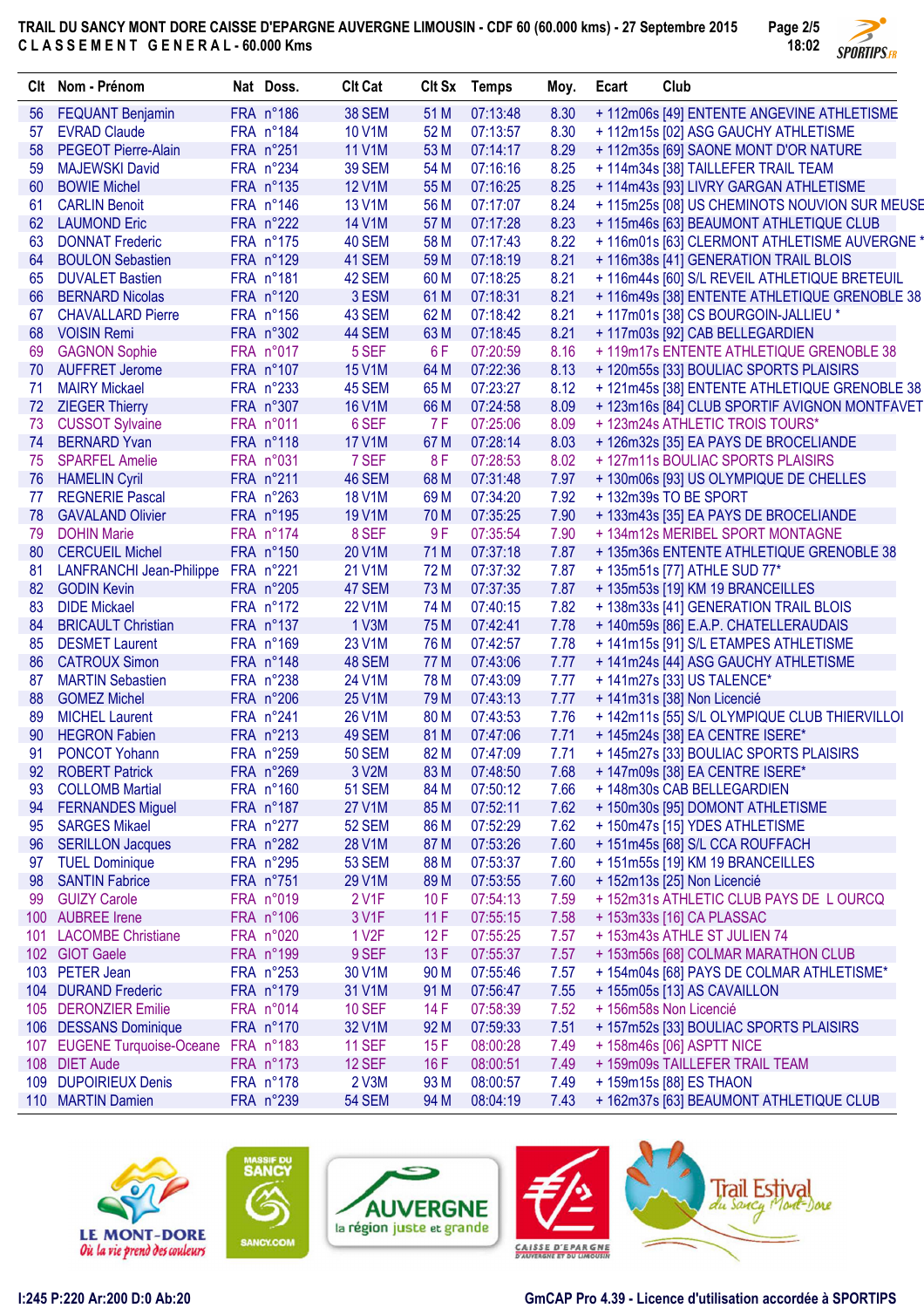**TRAIL DU SANCY MONT DORE CAISSE D'EPARGNE AUVERGNE LIMOUSIN - CDF 60 (60.000 kms) - 27 Septembre 2015 C L A S S E M E N T G E N E R A L - 60.000 Kms Page 3/5**



|     | Clt Nom - Prénom              | Nat Doss.   | <b>Clt Cat</b> |       | Clt Sx Temps | Moy. | Ecart | Club                                          |
|-----|-------------------------------|-------------|----------------|-------|--------------|------|-------|-----------------------------------------------|
| 111 | <b>MARIE Christophe</b>       | FRA n°237   | 33 V1M         | 95 M  | 08:05:57     | 7.41 |       | + 164m15s [95] DOMONT ATHLETISME              |
|     | 112 BULIDON Frederick         | FRA n°139   | 34 V1M         | 96 M  | 08:07:52     | 7.38 |       | + 166m11s [63] TO BE SPORT                    |
| 113 | <b>MOLINA Francisco</b>       | FRA n°243   | 35 V1M         | 97 M  | 08:08:09     | 7.37 |       | + 166m27s [95] DOMONT ATHLETISME              |
| 114 | <b>BROCHARD Andre</b>         | FRA n°138   | 3 V3M          | 98 M  | 08:08:50     | 7.36 |       | + 167m09s [17] AS17 - S/L ATHLETIC CLUB DE ST |
| 115 | <b>BOURDON Guillaume</b>      | FRA n°131   | 36 V1M         | 99 M  | 08:09:51     | 7.35 |       | +168m09s [84] A.S.V.B.C.                      |
| 116 | <b>LAMBERT Frederic</b>       | FRA n°218   | 37 V1M         | 100 M | 08:14:06     | 7.29 |       | + 172m24s [12] FIGEAC AC                      |
| 117 | <b>BOURDON Philippe</b>       | FRA n°130   | 4 V2M          | 101 M | 08:14:08     | 7.29 |       | +172m26s [84] A.S.V.B.C.                      |
| 118 | <b>DUMONT Mathieu</b>         | FRA n°177   | <b>55 SEM</b>  | 102 M | 08:14:28     | 7.28 |       | + 172m46s [19] KM 19 BRANCEILLES              |
| 119 | <b>DEVULDER Jean-Pierre</b>   | FRA n°171   | 5 V2M          | 103 M | 08:14:38     | 7.28 |       | + 172m56s [95] DOMONT ATHLETISME              |
| 120 | <b>BARRELA Jean-Michel</b>    | FRA n°112   | 38 V1M         | 104 M | 08:15:43     | 7.26 |       | +174m01s [94] PONTAULT AAC                    |
| 121 | <b>GAUER MARCHAL Frederic</b> | FRA n°194   | 39 V1M         | 105 M | 08:15:43     | 7.26 |       | +174m02s [68] PAYS DE COLMAR ATHLETISME*      |
| 122 | <b>DESCAMPS Simon</b>         | FRA n°168   | <b>56 SEM</b>  | 106 M | 08:16:12     | 7.26 |       | +174m31s [59] CLUB OMNISPORTS PORTICCIO       |
| 123 | <b>ROCHETTE Frederic</b>      | FRA n°271   | 40 V1M         | 107 M | 08:16:28     | 7.25 |       | + 174m46s [42] SA MONTBRISONNAIS              |
| 124 | <b>MOUSSARD Cecile</b>        | FRA n°026   | 13 SEF         | 17F   | 08:19:40     | 7.20 |       | + 177m58s QUEVEN ATHLETISME                   |
| 125 | <b>DEBONO Christian</b>       | FRA n°163   | 4 V3M          | 108 M | 08:21:10     | 7.18 |       | + 179m29s [38] Non Licencié                   |
| 126 | <b>HENRION David</b>          | FRA n°214   | <b>57 SEM</b>  | 109 M | 08:21:54     | 7.17 |       | + 180m12s [69] SAONE MONT D'OR NATURE         |
| 127 | <b>PLAVONIL Sony</b>          | FRA n°256   | <b>58 SEM</b>  | 110 M | 08:22:48     | 7.16 |       | +181m06s [91] AS MARCOUSSIS                   |
| 128 | <b>VIROULEAUD Ludovic</b>     | FRA n°299   | 41 V1M         | 111 M | 08:23:55     | 7.14 |       | + 182m13s [33] US ET CULTURELLE SAUCATAISE    |
| 129 | <b>THOMAS Arnaud</b>          | FRA n°291   | 42 V1M         | 112 M | 08:23:56     | 7.14 |       | + 182m14s [35] JA MELESSE                     |
| 130 | <b>FLAMENT Gilles</b>         | FRA n°189   | 43 V1M         | 113 M | 08:24:26     | 7.14 |       | + 182m45s [01] PAYS DE COLMAR ATHLETISME*     |
| 131 | <b>DELILLE David</b>          | FRA n°165   | <b>59 SEM</b>  | 114 M | 08:28:06     | 7.09 |       | + 186m24s [69] SAONE MONT D'OR NATURE         |
|     | 132 RAI Manikala              | FRA n°029   | <b>14 SEF</b>  | 18 F  | 08:28:09     | 7.08 |       | +186m28s CAB BELLEGARDIEN                     |
| 133 | <b>SERENT Pascal</b>          | FRA n°281   | 60 SEM         | 115 M | 08:28:41     | 7.08 |       | + 186m59s [02] ASG GAUCHY ATHLETISME          |
|     | 134 TEMPLIER Jean-François    | FRA n°289   | 44 V1M         | 116 M | 08:31:18     | 7.04 |       | +189m36s [35] EA PAYS DE BROCELIANDE          |
| 135 | <b>ROBIER Frederic</b>        | FRA n°270   | 45 V1M         | 117 M | 08:32:02     | 7.03 |       | + 190m20s [19] KM 19 BRANCEILLES              |
| 136 | <b>GARREL Yoann</b>           | FRA n°193   | 61 SEM         | 118 M | 08:32:40     | 7.02 |       | +190m58s [38] EA CENTRE ISERE*                |
| 137 | <b>TUCOU Maxime</b>           | FRA n°294   | 46 V1M         | 119 M | 08:33:47     | 7.01 |       | + 192m05s [64] RUNNING CLUB ARPAJON           |
| 138 | <b>YVON Patrick</b>           | FRA n°755   | 6 V2M          | 120 M | 08:34:45     | 6.99 |       | +193m03s US JOIGNY                            |
| 139 | <b>PAROLI Jean-Claude</b>     | FRA n°250   | 5 V3M          | 121 M | 08:35:53     | 6.98 |       | + 194m11s [51] JC EPERNAY CHAMPAGNE           |
|     | 140 CAHU Sophie               | FRA n°142   | <b>15 SEF</b>  | 19F   | 08:37:08     | 6.96 |       | +195m27s [35] EA PAYS DE BROCELLIANDE         |
| 141 | <b>REIGNIEZ Laurent</b>       | FRA n°264   | 47 V1M         | 122 M | 08:38:11     | 6.95 |       | + 196m29s [85] JC ST-HILAIRE-DE-RIEZ          |
|     | 142 VARNIER Sylvain           | FRA n°297   | 62 SEM         | 123 M | 08:40:24     | 6.92 |       | + 198m42s [44] SAINT NAZAIRE OLYMPIQUE SA     |
| 143 | <b>FOULON Thibault</b>        | FRA n°190   | 63 SEM         | 124 M | 08:41:48     | 6.90 |       | +200m06s [89] US JOIGNY                       |
| 144 | <b>BASQUIN Gaston</b>         | FRA n°113   | <b>7 V2M</b>   | 125 M | 08:42:14     | 6.89 |       | + 200m32s [02] ASG GAUCHY ATHLETISME          |
| 145 | <b>MILLET Carole</b>          | FRA n°024   | 4 V1F          | 20F   | 08:43:01     | 6.88 |       | +201m19s S/L CCA ROUFFACH                     |
| 146 | <b>BOUCHET Alexandre</b>      | FRA n°126   | 4 ESM          | 126 M | 08:45:57     | 6.84 |       | + 204m16s [44] RACING CLUB NANTAIS *          |
| 147 | <b>BRISSEAU Freddy</b>        | $FRA$ n°121 | 64 SEM         | 127 M | 08:45:59     | 6.84 |       | + 204m18s [85] ATHLE BOCAGE VENDEE*           |
| 148 | <b>CHIOSTRI Isabelle</b>      | FRA n°008   | 5 V1F          | 21F   | 08:49:48     | 6.80 |       | +208m06s BOULIAC SPORTS PLAISIRS              |
| 149 | <b>MAGYARI Sebastien</b>      | FRA n°232   | 65 SEM         | 128 M | 08:51:51     | 6.77 |       | + 210m09s [06] ASPTT NICE                     |
|     | 150 OLIVIER Bruno             | FRA n°248   | 8 V2M          | 129 M | 08:55:07     | 6.73 |       | + 213m25s [91] LISSES AC                      |
|     | 151 FEVRIER Franck            | FRA n°188   | 48 V1M         | 130 M | 08:57:05     | 6.70 |       | + 215m23s [33] BOULIAC SPORTS PLAISIRS        |
|     | 152 THEVENET Franck           | FRA n°290   | 49 V1M         | 131 M | 08:58:29     | 6.69 |       | + 216m48s [63] BEAUMONT ATHLETIQUE CLUB       |
|     | 153 POGORELY Rodolphe         | FRA n°257   | 50 V1M         | 132 M | 09:00:35     | 6.66 |       | + 218m53s [83] AMSL FREJUS/SAINT RAPHAEL ATHL |
|     | 154 HAUTIER David             | FRA n°212   | 66 SEM         | 133 M | 09:01:45     | 6.65 |       | + 220m03s [63] COURIR EN LIVRADOIS FOREZ      |
|     | 155 RICHARDOT Christophe      | FRA n°266   | 51 V1M         | 134 M | 09:02:05     | 6.64 |       | +220m23s [77] PONTAULT AAC                    |
|     | 156 BALAHACHI Rafion          | FRA n°109   | 67 SEM         | 135 M | 09:05:50     | 6.60 |       | + 224m08s [87] LEYRENNE AC                    |
|     | 157 RAUCH Jean-Marie          | FRA n°750   | 9 V2M          | 136 M | 09:14:22     | 6.49 |       | + 232m40s [57] Non Licencié                   |
|     | 158 WISSELMANN Cedric         | FRA n°305   | 68 SEM         | 137 M | 09:19:03     | 6.44 |       | + 237m21s [68] PAYS DE COLMAR ATHLETISME*     |
|     | 159 TORRES Arnaud             | FRA n°292   | 52 V1M         | 138 M | 09:19:03     | 6.44 |       | + 237m21s [68] PAYS DE COLMAR ATHLETISME*     |
|     | 160 SIMON Yvonnick            | FRA n°283   | 53 V1M         | 139 M | 09:20:55     | 6.42 |       | + 239m14s [49] RACING CLUB NANTAIS *          |
|     | 161 TEMPLIER Jean-Daniel      | FRA n°288   | 54 V1M         | 140 M | 09:21:53     | 6.41 |       | + 240m11s [46] FIGEAC AC                      |
|     | 162 DURAND Philippe           | FRA n°180   | 55 V1M         | 141 M | 09:22:46     | 6.40 |       | +241m04s [91] AS CORBEIL-ESSONNES             |
|     | 163 ROULIN Arnaud             | FRA n°272   | <b>69 SEM</b>  | 142 M | 09:22:47     | 6.40 |       | + 241m05s [91] AS CORBEIL-ESSONNES            |
|     | 164 DURANDEAU Mathieu         | FRA n°268   | <b>70 SEM</b>  | 143 M | 09:23:44     | 6.39 |       | + 242m03s [83] AMSL FREJUS/SAINT RAPHAEL ATHL |
|     | 165 HILLION Christophe        | FRA n°215   | 56 V1M         | 144 M | 09:24:50     | 6.37 |       | + 243m08s [02] ASG GAUCHY ATHLETISME          |









**I:245 P:220 Ar:200 D:0 Ab:20 GmCAP Pro 4.39 - Licence d'utilisation accordée à SPORTIPS**

ne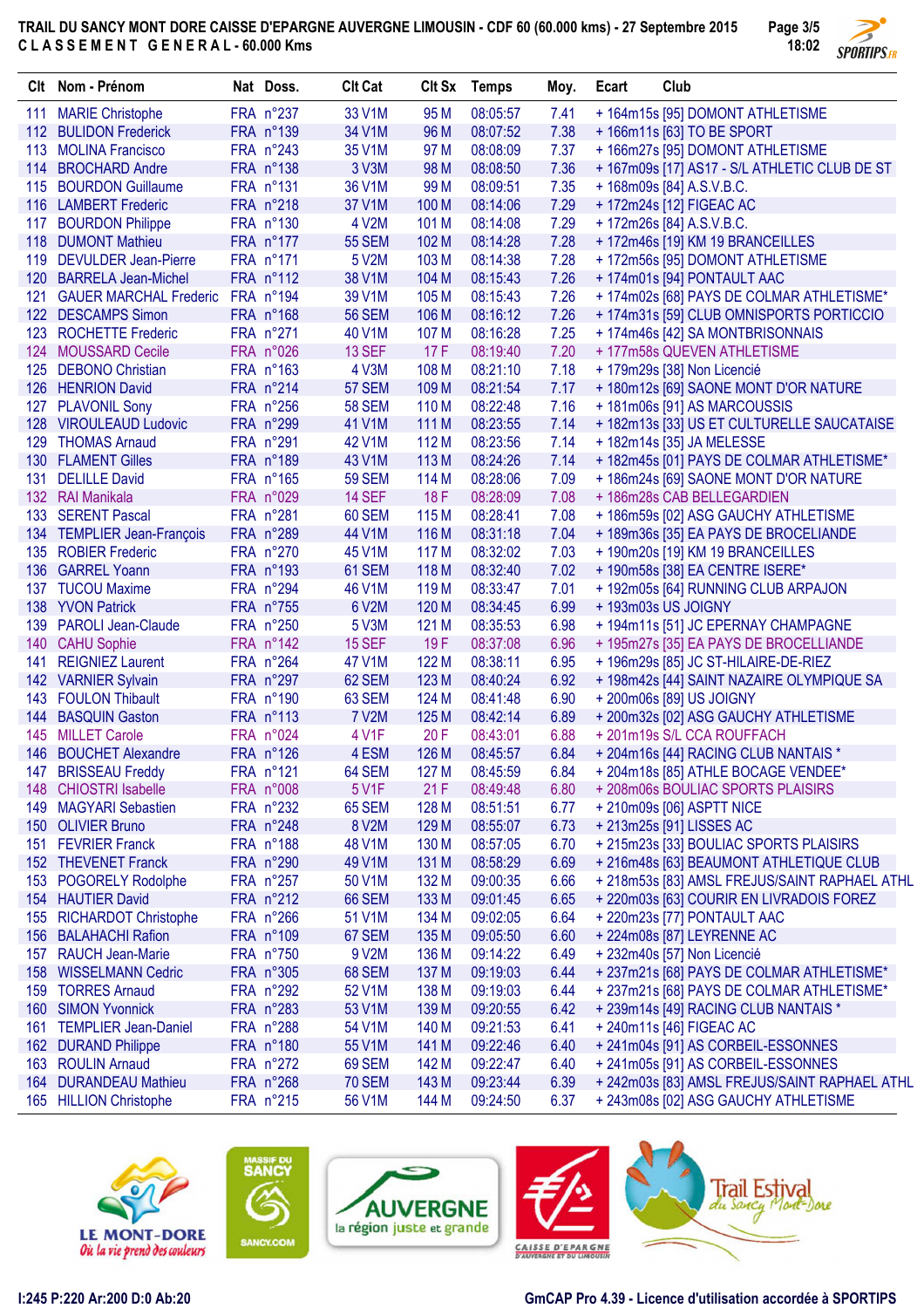**TRAIL DU SANCY MONT DORE CAISSE D'EPARGNE AUVERGNE LIMOUSIN - CDF 60 (60.000 kms) - 27 Septembre 2015 C L A S S E M E N T G E N E R A L - 60.000 Kms Page 4/5**



|     | Clt Nom - Prénom                      | Nat Doss.          | <b>Clt Cat</b>     |                  | Clt Sx Temps | Moy.         | Ecart | Club                                         |
|-----|---------------------------------------|--------------------|--------------------|------------------|--------------|--------------|-------|----------------------------------------------|
| 166 | <b>BERNARD Christophe</b>             | FRA n°119          | 57 V1M             | 145 M            | 09:24:51     | 6.37         |       | + 243m10s [02] ASG GAUCHY ATHLETISME         |
| 167 | <b>RABEUF Severine</b>                | FRA n°028          | 6 V1F              | 22F              | 09:32:15     | 6.29         |       | +250m33s ASG GAUCHY ATHLETISME               |
| 168 | <b>LUCAK Celine</b>                   | FRA n°021          | 7 V1F              | 23 F             | 09:39:13     | 6.22         |       | + 257m31s EFS REIMS A. *                     |
| 169 | <b>MONNIER Edouard</b>                | FRA n°244          | 1 V4M              | 146 M            | 09:46:38     | 6.14         |       | + 264m56s [90] AC ANJOUTEY BOURG             |
| 170 | <b>BESSOT Veronique</b>               | FRA n°122          | 2 V <sub>2</sub> F | 24 F             | 09:50:27     | 6.10         |       | + 268m45s [95] DOMONT ATHLETISME             |
| 171 | <b>WURRY Nathalie</b>                 | FRA n°306          | 8 V1F              | 25F              | 09:51:52     | 6.08         |       | +270m11s [33] BORDEAUX ATHLE*                |
| 172 | <b>CHASSAGNON Patrick</b>             | FRA n°154          | 58 V1M             | 147 M            | 09:54:25     | 6.06         |       | + 272m43s [63] Non Licencié                  |
|     | 173 LAURENT Philippe                  | FRA n°223          | <b>10 V2M</b>      | 148 M            | 09:55:14     | 6.05         |       | + 273m32s [78] FOULEES DE ST GERMAIN EN LAYE |
|     | 174 SCHIEBERLE Desiree                | FRA n°279          | <b>16 SEF</b>      | 26 F             | 09:57:27     | 6.03         |       | + 275m45s [68] PAYS DE COLMAR ATHLETISME*    |
|     | 175 BONNET Chrystelle                 | FRA n°125          | 9 V1F              | 27 F             | 10:00:49     | 5.99         |       | + 279m07s [44] RACING CLUB NANTAIS *         |
| 176 | <b>GEFFROY Denis</b>                  | FRA n°196          | 59 V1M             | 149 M            | 10:00:51     | 5.99         |       | + 279m09s [28] OC CHATEAUDUN BONNEVAL A.*    |
| 177 | <b>GRAINDORGE Xavier</b>              | FRA n°209          | 60 V1M             | 150 M            | 10:02:02     | 5.98         |       | + 280m20s [44] S/L THOUARE                   |
| 178 | <b>GIRAULT Romain</b>                 | FRA n°202          | <b>71 SEM</b>      | 151 M            | 10:08:24     | 5.92         |       | + 286m42s [44] RACING CLUB NANTAIS *         |
|     |                                       | FRA n°111          | 10 V1F             | 28 F             |              |              |       |                                              |
| 179 | <b>BARBIER Virginie</b>               |                    |                    |                  | 10:09:02     | 5.91<br>5.85 |       | + 287m20s [69] SAONE MONT D'OR NATURE        |
|     | 180 STERDYNIAK Pascale                | FRA n°033          | 3 V <sub>2</sub> F | 29 F             | 10:15:16     |              |       | + 293m34s C.O.S. VILLERS ATHLETISME          |
| 181 | <b>ROUX Amandine</b>                  | FRA n°274          | 17 SEF             | 30 F             | 10:16:22     | 5.84         |       | +294m40s RUNNING CLUB ARPAJON                |
|     | 182 GIRARD Georges                    | FRA n°200          | 2 V4M              | 152 M            | 10:18:15     | 5.82         |       | + 296m33s [39] LONS ATHLETIQUE CLUB          |
|     | 183 CHARRUE Cyril                     | FRA n°152          | 61 V1M             | 153 M            | 10:19:42     | 5.81         |       | + 298m01s [94] PARIS UC                      |
|     | 184 VOULIOT Dominique                 | FRA n°303          | <b>11 V2M</b>      | 154 M            | 10:21:12     | 5.80         |       | +299m30s [74] ASPTT ANNECY                   |
|     | 185 VEIGNEAU Fleur                    | FRA n°298          | 11 V1F             | 31 F             | 10:24:22     | 5.77         |       | +302m40s [77] BUSSY RUNNING                  |
| 186 | <b>QUERE Loïc</b>                     | FRA n°261          | <b>12 V2M</b>      | 155 M            | 10:25:27     | 5.76         |       | +303m46s [44] S/L RCN VALLET                 |
| 187 | <b>ROUX Jean Michel</b>               | FRA n°273          | 6 V3M              | 156 M            | 10:34:41     | 5.67         |       | + 312m59s [33] US TALENCE*                   |
| 188 | <b>BOUILLET Nora</b>                  | FRA n°128          | <b>18 SEF</b>      | 32 F             | 10:39:53     | 5.63         |       | +318m11s [82] CLUB ATHLETIQUE CAUSSADAIS     |
| 189 | <b>GARCIA Robert</b>                  | $FRA n^{\circ}191$ | 62 V1M             | 157 M            | 10:51:21     | 5.53         |       | +329m39s [63] COURIR EN LIVRADOIS FOREZ      |
| 190 | <b>PERRIN Christian</b>               | FRA n°252          | 13 V2M             | 158 M            | 10:53:53     | 5.51         |       | +332m11s [38] S/L AL VOIRON                  |
| 191 | <b>GILLIARD Gerard</b>                | FRA n°198          | 7 V3M              | 159 M            | 10:54:10     | 5.50         |       | +332m28s [59] AC CAMBRAI                     |
|     | 192 GEFFROY Nathalie                  | $FRA n^{\circ}197$ | 12 V1F             | 33 F             | 10:57:33     | 5.47         |       | + 335m51s [28] OC CHATEAUDUN BONNEVAL A.*    |
| 193 | <b>GODEFROY Luc</b>                   | FRA n°204          | 63 V1M             | 160 M            | 11:00:03     | 5.45         |       | + 338m21s [95] DOMONT ATHLETISME             |
| 194 | <b>RACINE Alain</b>                   | FRA n°262          | 64 V1M             | 161 M            | 11:00:03     | 5.45         |       | +338m21s [95] DOMONT ATHLETISME              |
| 195 | <b>DOS SANTOS Marguerite</b>          | FRA n°176          | 13 V1F             | 34 F             | 11:11:17     | 5.36         |       | +349m35s [77] BUSSY RUNNING                  |
|     | 196 ANCELIN Denis                     | FRA n°101          | 8 V3M              | 162 M            | 11:12:22     | 5.35         |       | +350m40s [89] UA SENS*                       |
| 197 | <b>GREGOIRE Isabelle</b>              | FRA n°210          | 4 V <sub>2</sub> F | 35 F             | 11:19:36     | 5.30         |       | +357m54s [69] ENTENTE OUEST LYONNAIS         |
| 198 | <b>CARPENTIER Jean-Claude</b>         | FRA n°147          | 3 V4M              | 163 M            | 11:19:37     | 5.30         |       | +357m55s [41] COURIR A SAINT GERVAIS         |
|     | 199 CLEMENT Fabrice                   | FRA n°157          | 65 V1M             | 164 M            | 11:23:46     | 5.27         |       | +362m04s [77] AS CORBEIL-ESSONNES            |
|     | 200 GIRAULT Eric                      | FRA n°201          | 66 V1M             | 165 M            | 11:23:46     | 5.27         |       | +362m04s [91] AS CORBEIL-ESSONNES            |
|     | ABD ANTONIOTTI Jean-Paul              | FRA n°102          | ABD V2M            | <b>ABDM</b>      | 00:00:00     | 0.00         |       | [95] L'ISLE ADAM AC                          |
|     | <b>ABD ASSEL Marielle</b>             | FRA n°105          | ABD SEF            | ABD <sub>F</sub> | 00:00:00     | 0.00         |       | [05] VENTOUX TRAIL CLUB SANTE PREVE          |
|     |                                       |                    |                    |                  |              |              |       |                                              |
|     | <b>ABD BAUDRY Mickael</b>             | FRA n°114          | ABD V1M            | ABD M            | 00:00:00     | 0.00         |       | [35] EA PAYS DE BROCELIANDE                  |
|     | <b>ABD BEAUME Benjamin</b>            | FRA n°115          | <b>ABD SEM</b>     | ABD <sub>M</sub> | 00:00:00     | 0.00         |       | <b>COURIR EN LIVRADOIS FOREZ</b>             |
|     | <b>ABD BEGASSE Marielle</b>           | FRA n°117          | ABD V1F            | ABD <sub>F</sub> | 00:00:00     | 0.00         |       | [91] AS CORBEIL-ESSONNES                     |
|     | <b>ABD BOUDAS Pascal</b>              | FRA n°127          | <b>ABD SEM</b>     | <b>ABDM</b>      | 00:00:00     | 0.00         |       | [84] CLUB SPORTIF AVIGNON MONTFAVET          |
|     | <b>ABD BUNEL Dominique</b>            | FRA n°140          | ABD V1M            | <b>ABDM</b>      | 00:00:00     | 0.00         |       | [50] NEUILLY SUR MARNE ATHLETISME            |
|     | ABD CLERGEAUD Samuel                  | FRA n°158          | <b>ABD SEM</b>     | <b>ABDM</b>      | 00:00:00     | 0.00         |       | [60] ENTENTE OISE ATHLETISME *               |
|     | ABD COUDERT Julien                    | FRA n°161          | ABD SEM            | <b>ABDM</b>      | 00:00:00     | 0.00         |       | S/L ARVE ATHLETISME BONNEVILLE               |
|     | ABD DELMI-DEYIRMENDJIAN Nic FRA n°166 |                    | <b>ABD ESM</b>     | <b>ABDM</b>      | 00:00:00     | 0.00         |       | [13] TEAM PROVENCE ENDURANCE                 |
|     | ABD EL HARIRI Badia                   | FRA n°016          | ABD SEF            | ABD <sub>F</sub> | 00:00:00     | 0.00         |       | Non Licencié                                 |
|     | <b>ABD GAULT Emmanuel</b>             | FRA n°018          | <b>ABD SEM</b>     | ABD <sub>M</sub> | 00:00:00     | 0.00         |       | ATHLETIC TROIS TOURS*                        |
|     | ABD LECHEVALLIER Franck               | FRA n°226          | <b>ABD SEM</b>     | <b>ABDM</b>      | 00:00:00     | 0.00         |       | [14] USM VIRE                                |
|     | ABD LECLAINCHE Julien                 | FRA n°227          | <b>ABD SEM</b>     | <b>ABDM</b>      | 00:00:00     | 0.00         |       | [22] AL CARHAIX-PLOUGUER                     |
|     | <b>ABD LUCAK Herve</b>                | FRA n°231          | ABD V1M            | <b>ABDM</b>      | 00:00:00     | 0.00         |       | [51] EFS REIMS A. *                          |
|     | <b>ABD MATHEAU Eric</b>               | FRA n°240          | ABD V1M            | ABD <sub>M</sub> | 00:00:00     | 0.00         |       | [69] SAONE MONT D'OR NATURE                  |
|     | ABD PEYRONNET Frederic                | FRA n°254          | ABD V1M            | <b>ABDM</b>      | 00:00:00     | 0.00         |       | [08] GRAC ATHLETISME*                        |
|     | ABD PEYRONNET Judith                  | FRA n°255          | ABD V1F            | ABD <sub>F</sub> | 00:00:00     | 0.00         |       | [08] GRAC ATHLETISME*                        |
|     | <b>ABD SAVELLI Guy</b>                | FRA n°278          | ABD V2M            | ABD <sub>M</sub> | 00:00:00     | 0.00         |       | [38] ENTENTE ATHLETIQUE GRENOBLE 38          |
|     | ABD VOINDROT-VINCENT Miche FRA n°301  |                    | ABD V1F            | <b>ABDF</b>      | 00:00:00     | 0.00         |       | [69] SAONE MONT D'OR NATURE                  |
|     |                                       |                    |                    |                  |              |              |       |                                              |











**I:245 P:220 Ar:200 D:0 Ab:20 GmCAP Pro 4.39 - Licence d'utilisation accordée à SPORTIPS**

ne